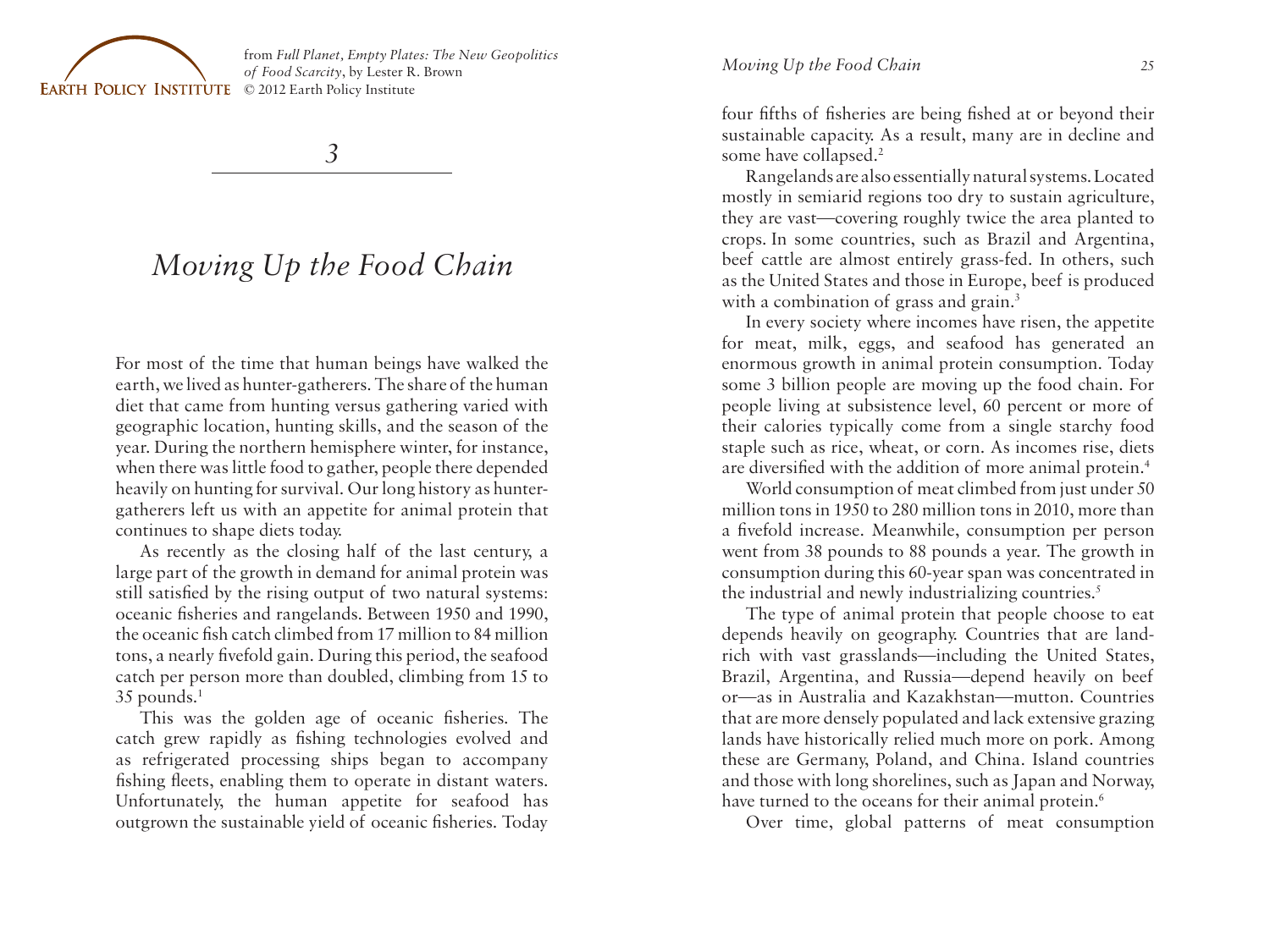have changed. In 1950, beef and pork totally dominated, leaving poultry a distant third. From 1950 until 1980, beef and pork production increased more or less apace. Beef production was pressing against the limits of grasslands, however, and more cattle were put in feedlots. Because cattle are not efficient in converting grain into meat, world beef production, which climbed from 19 million tons in 1950 to 53 million in 1990, has not expanded much since then. In contrast, chickens are highly efficient in converting grain into meat. As a result, world poultry production, which grew slowly at first, accelerated, overtaking beef in 1997. (See Figure 3–1.)7

The world's top two meat consumers are China and the United States. The United States was the leader until 1992, when it was overtaken by China. (See Figure 3–2.) As of 2012, twice as much meat is eaten in China as in the United States—71 million tons versus 35 million.<sup>8</sup>

The huge growth in meat consumption in China,





*and the United States, 1960–2012*

mostly of pork, came after the economic reforms in 1978, when large production teams were replaced by family farms. Today pork is the world's leading meat, and half of it is eaten in China. The heavy reliance on pork in China is not new. In an effort to minimize waste, village families in China have a long-standing tradition of keeping a pig that is fed kitchen and table wastes. When the pig matures, it is butchered and eaten and replaced with another small, recently weaned, pig. Even though large-scale commercial hog production now dominates output in urbanizing China, pork's prominent place in the Chinese diet has deep cultural roots.<sup>9</sup>

With China's 1.35 billion people clamoring for more pork, production there climbed from 9 million tons in 1978, the year of the economic reforms, to 52 million tons in 2012. U.S. pork production rose from 6 million to 8 million tons during the same period.<sup>10</sup>

These shifts in world meat consumption have been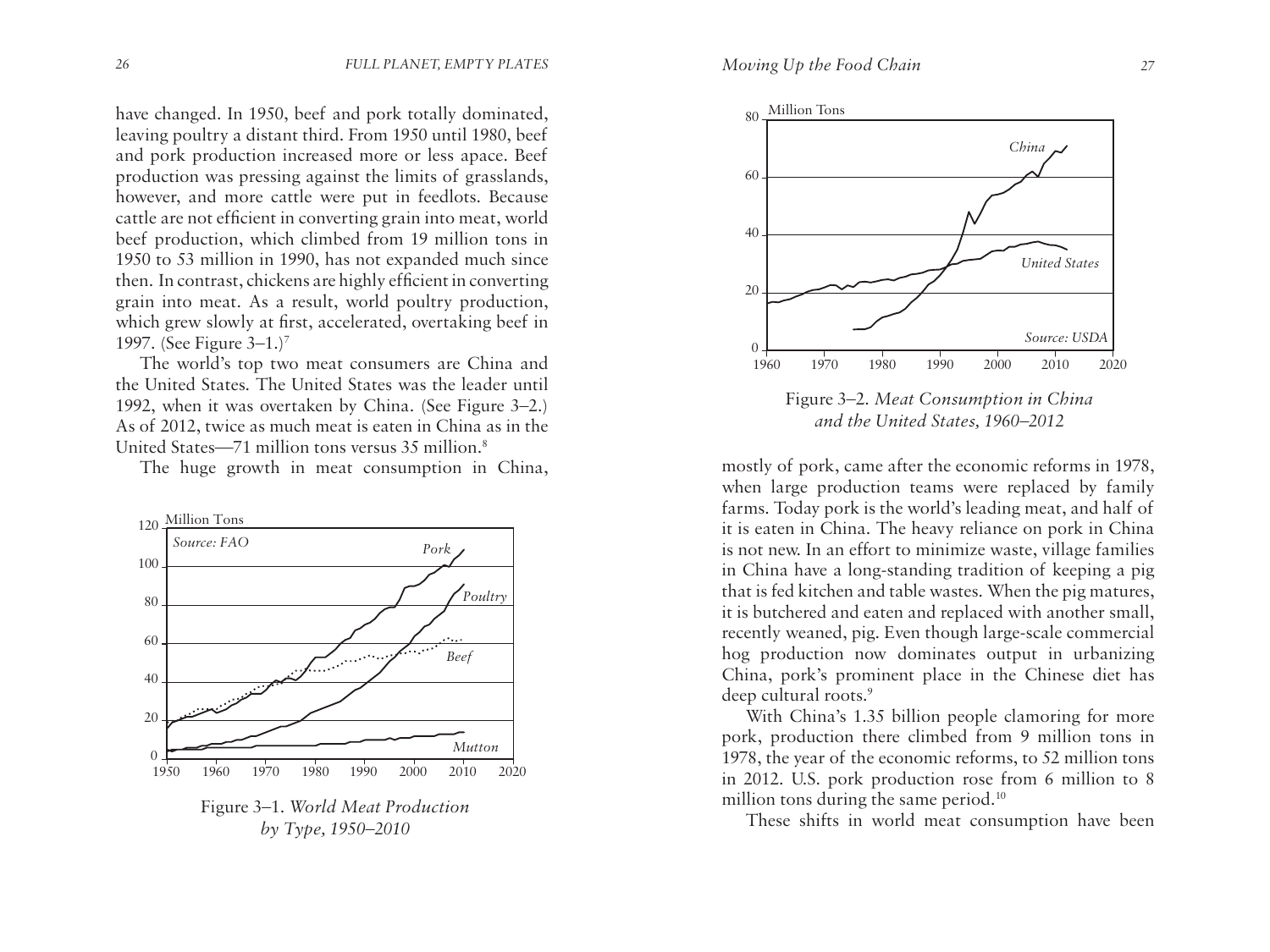driven primarily by widely differing production costs, with consumers moving toward the lower-cost offerings. In 1950, poultry was expensive and production was limited, roughly the same as mutton. But from mid-century onward, advances in the efficiency of poultry production dropped the price to where more and more people could afford it. In the United States—where a half-century ago it was something special, usually served at Sunday dinner the low price of chicken now makes it the meat of choice for everyday consumption.<sup>11</sup>

Perhaps the greatest restructuring is occurring with seafood consumption. Historically, as the demand for seafood increased and fishing technologies advanced, coastal and island countries in particular began to rely more heavily on the oceans. As population pressure built up in Japan, more and more land was needed to produce its food staple, rice. By the early twentieth century, Japan was using virtually all its arable land to produce rice, leaving none to produce feed for livestock and poultry. So Japan turned to seafood to satisfy the growing demand for animal protein.<sup>12</sup>

Japan now consumes 8 million tons of seafood a year as part of its "fish and rice" diet. But with oceanic fisheries being pushed to their limits, there are few opportunities for other countries to turn seaward for protein in the same way. For example, if China's per capita consumption of oceanic seafood were to reach the Japanese level, it would consume nearly the entire world catch.<sup>13</sup>

So although China is a leading claimant on oceanic fisheries, with an annual catch of 15 million tons, it has turned primarily to fish farming to meet its fast-growing seafood needs. As of 2010, its aquacultural output mainly carp and shellfish—totaled 37 million tons, more than the rest of the world combined. With incomes now rising in densely populated Asia, other countries are following China's lead. Among them are India, Thailand, and Viet Nam.14

Over the last 20 years, aquaculture has thus emerged as a major source of animal protein. Driven by the high efficiency with which omnivorous species such as carp, tilapia, and catfish convert grain into animal protein, world aquacultural output expanded more than fourfold between 1990 and 2010. (See Figure 3–3.) Early estimates indicate it eclipsed beef production worldwide in 2011.15

Not all aquacultural operations are environmentally beneficial. Some are both environmentally disruptive and inefficient in feed use, such as the farming of shrimp and salmon. These operations account for only a small share of the global farmed fish total, but they are growing fast. Shrimp farming often involves the destruction of coastal mangrove forests to create habitat for the shrimp. Salmon are inefficient in that they are fed other fish, usually as fishmeal, which comes either from fish processing plant

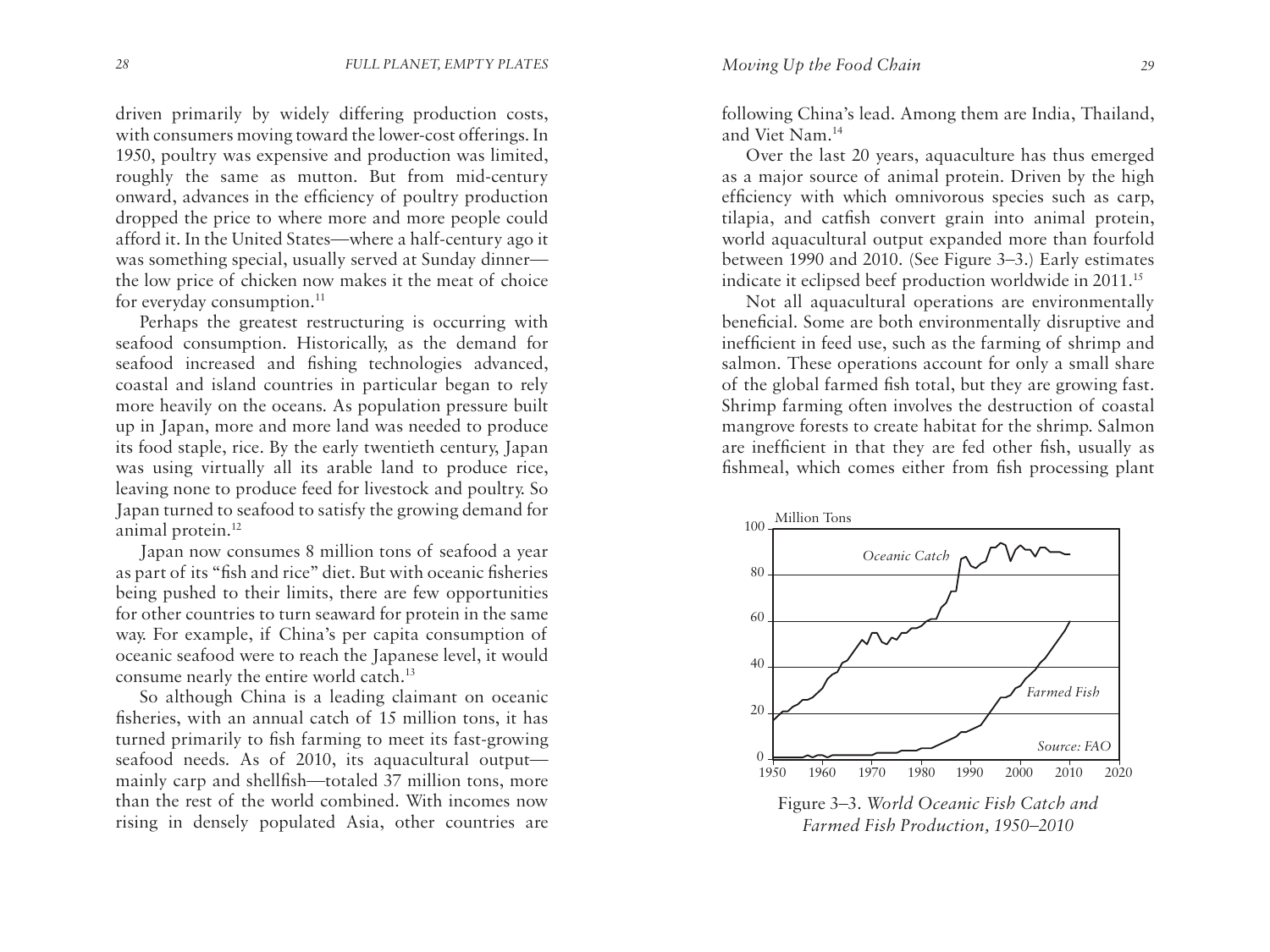wastes or from low-value fish caught specifically for this purpose.16

As people consume more meat, milk, eggs, and farmed fish, indirect grain consumption rises. Comparing grain use per person in India and the United States provides some idea of how much grain it takes to move up the food chain. In low-income India—where annual grain consumption totals 380 pounds per person, or roughly 1 pound a day—nearly all grain must be eaten directly to satisfy basic food energy needs. Only 4 percent is converted into animal protein. Not surprisingly, the consumption of most livestock products in India is rather low. Milk, egg, and poultry consumption, however, are beginning to rise, particularly among India's expanding middle class.17

The average American, in contrast, consumes roughly 1,400 pounds of grain per year, four fifths of it indirectly in the form of meat, milk, and eggs. Thus the total grain consumption per person in the United States is nearly four times that in India.18

Pork and poultry meat are the world's leading sources of land-based animal protein, but eggs are not far behind, with 69 million tons produced in 2010. Egg production has grown steadily over the last half-century and appears likely to continue to do so. Eggs are a relatively inexpensive but valuable serving size source of protein. Worldwide, people on average eat three eggs per week.19

As with pork, egg production in China has grown at an explosive pace, going from 6 million tons in 1990 to 24 million tons in 2010. As a result, China totally dominates world egg production. The United States is a distant second, with just over 5 million tons per year. India ranks third, with 3 million tons.<sup>20</sup>

Yet consumers in some countries live high on the food chain but use relatively little grain to feed animals. For example, the Japanese use only moderate amounts of

feedgrains because their protein intake is dominated by the oceanic fish catch. This is also the case with Argentina and Brazil, where nearly all the beef is grass-fed.<sup>21</sup>

In recent decades, Brazil, the world's third ranking meat consumer, has experienced a marked restructuring of its meat consumption pattern. In 1960 beef was totally dominant, with pork a distant second and poultry almost nonexistent. By 2000, to the surprise of many, the fastgrowing consumption of poultry in Brazil eclipsed that of beef. Pork consumption is still far behind.<sup>22</sup>

With the world's grasslands being grazed at their limits or beyond, additional beef production now comes largely from putting more cattle in feedlots. A steer in a feedlot requires 7 pounds of grain for each pound of weight gain. For pork, each pound of additional live weight requires 3.5 pounds. For poultry, it is just over 2. For eggs the ratio is 2 to 1. For carp in China and India and catfish in the United States, it takes less than 2 pounds of feed for each pound of additional weight gain. Thus the worldwide change in patterns of meat consumption reflects the costs of meat production, which in turn reflects the widely varying levels of efficiency with which cattle, pigs, chickens, and farmed fish convert grain into protein.<sup>23</sup>

Recent production trends give some sense of where the world is headed. Between 1990 and 2010, growth in beef production averaged less than 1 percent a year. Pork, meanwhile, expanded at over 2 percent annually, eggs at nearly 3 percent, and poultry at 4 percent. Aquacultural output, which sets the gold standard in grain conversion efficiency, expanded by nearly 8 percent a year, climbing from 13 million tons in 1990 to 60 million tons in 2010.24

The share of the world grain harvest used for feeding livestock, poultry, and farmed fish has remained remarkably stable over the last few decades. One reason it has not risen much is the practice, now worldwide, of incorporating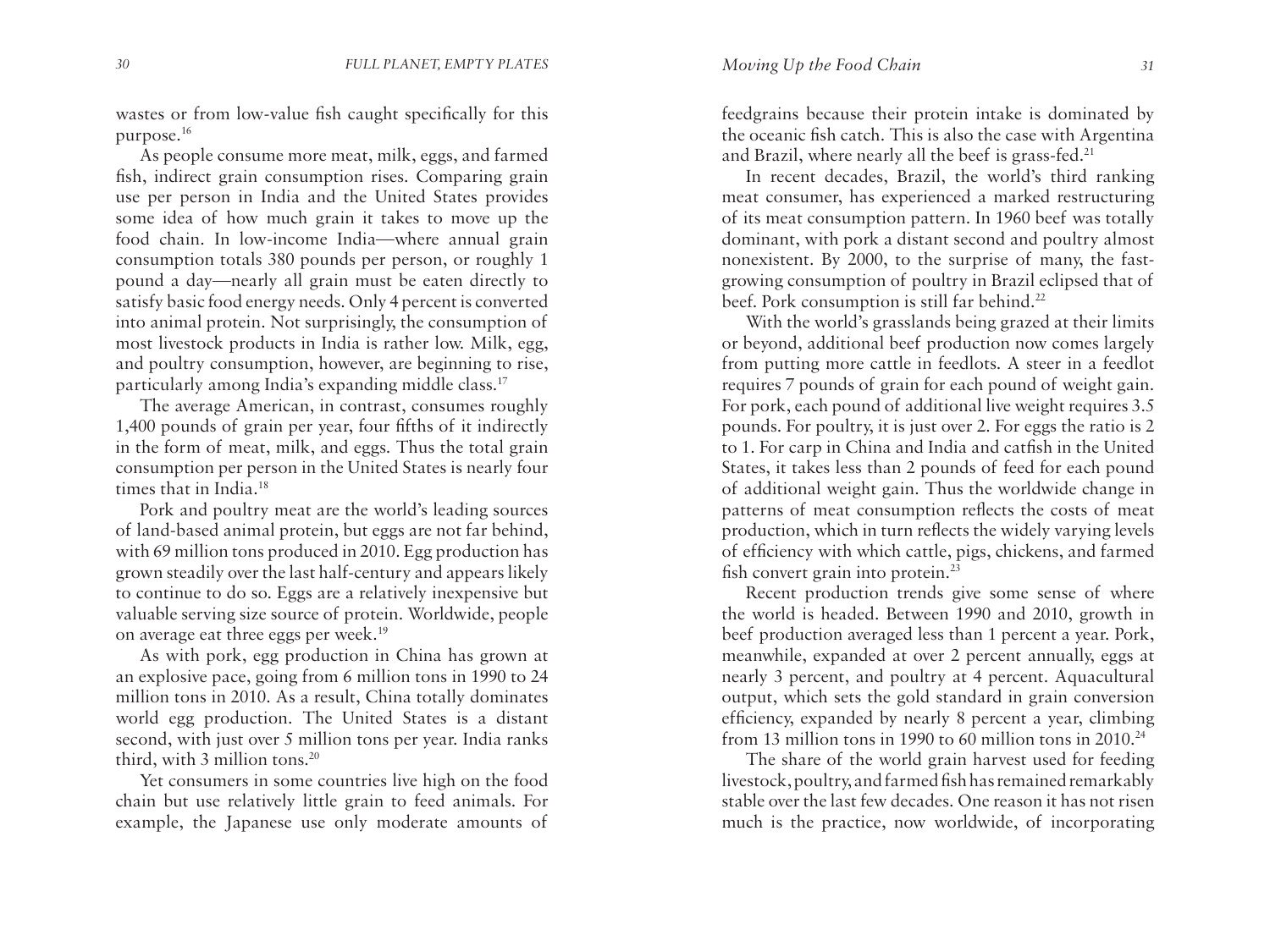soybean meal into feed rations at a ratio of roughly 1 part soybean meal to 4 parts grain. This leads to a much more efficient conversion of grain into animal protein. As the demand for animal protein has climbed over the last halfcentury, demand for soybeans has climbed even faster. (See Chapter  $9.2^{25}$ 

Worldwide, roughly 35 percent of the 2.3-billion-ton annual grain harvest is used for feed. In contrast, nearly all of the soybean harvest ends up as feed. Both pork and poultry output depend heavily on grain, whereas beef and milk production depend more on a combination of grass and grain.26

The world's three largest meat producers—China, the United States, and Brazil—rely heavily on soybean meal as a protein supplement in feed rations. Indeed, the share of soybean meal in feed in each country now ranges between 15 and 18 percent.<sup>27</sup>

The mounting pressure on land and water resources has led to some promising new animal protein production models, one of which is milk production in India. Since 1970, India's milk production has increased nearly sixfold, jumping from 21 million to 117 million tons. In 1997, India overtook the United States in dairy production, making it the world's leading milk producer.<sup>28</sup>

The spark for this explosive growth came in 1965 when an enterprising young Indian, Dr. Verghese Kurien, organized the National Dairy Development Board, an umbrella organization of dairy cooperatives. The co-op's principal purpose was to market the milk from the two or three cows typically owned by each village family. It was these dairy cooperatives that provided the link between the growing appetite for dairy products and the millions of village families who had only a small marketable surplus.<sup>29</sup>

Creating the market for milk spurred the sixfold growth in output. In a country where protein shortages stunt the growth of so many children, expanding the milk supply from less than half a cup per person a day 25 years ago to more than a cup today represents a major advance.<sup>30</sup>

What is unique here is that India has built the world's largest dairy industry almost entirely on roughage, mostly crop residues—wheat straw, rice straw, and corn stalks and grass collected from the roadside. Cows are often stall-fed with crop residues or grass gathered daily and brought to them.<sup>31</sup>

A second relatively recent protein production model, which also relies on ruminants, is one developed in China, principally in four provinces of central eastern China— Hebei, Shangdong, Henan, and Anhui—where double cropping of winter wheat and corn is common. Once the winter wheat matures and ripens in early summer, it must be harvested quickly so that the seedbed can be prepared for corn planting. The straw that is removed from the land prior to preparing the seedbed is fed to cattle, as are the cornstalks left after the corn harvest in late fall. By supplementing this roughage with small amounts of nitrogen, typically in the form of urea, the microflora in the complex four-stomach digestive system of cattle can convert roughage efficiently into animal protein.32

This practice enables these four crop-producing provinces to produce much of the country's beef as well. This central eastern region of China, dubbed the Beef Belt by Chinese officials, is producing large quantities of animal protein using only roughage. This use of crop residues to produce milk in India and beef in China means farmers are reaping a second harvest from the original crop.<sup>33</sup>

Another highly efficient animal protein production model, one that has evolved in China over the centuries, is found in aquaculture. In a carp polyculture production system, four species of carp are grown together. One species feeds on phytoplankton. One feeds on zooplankton. A